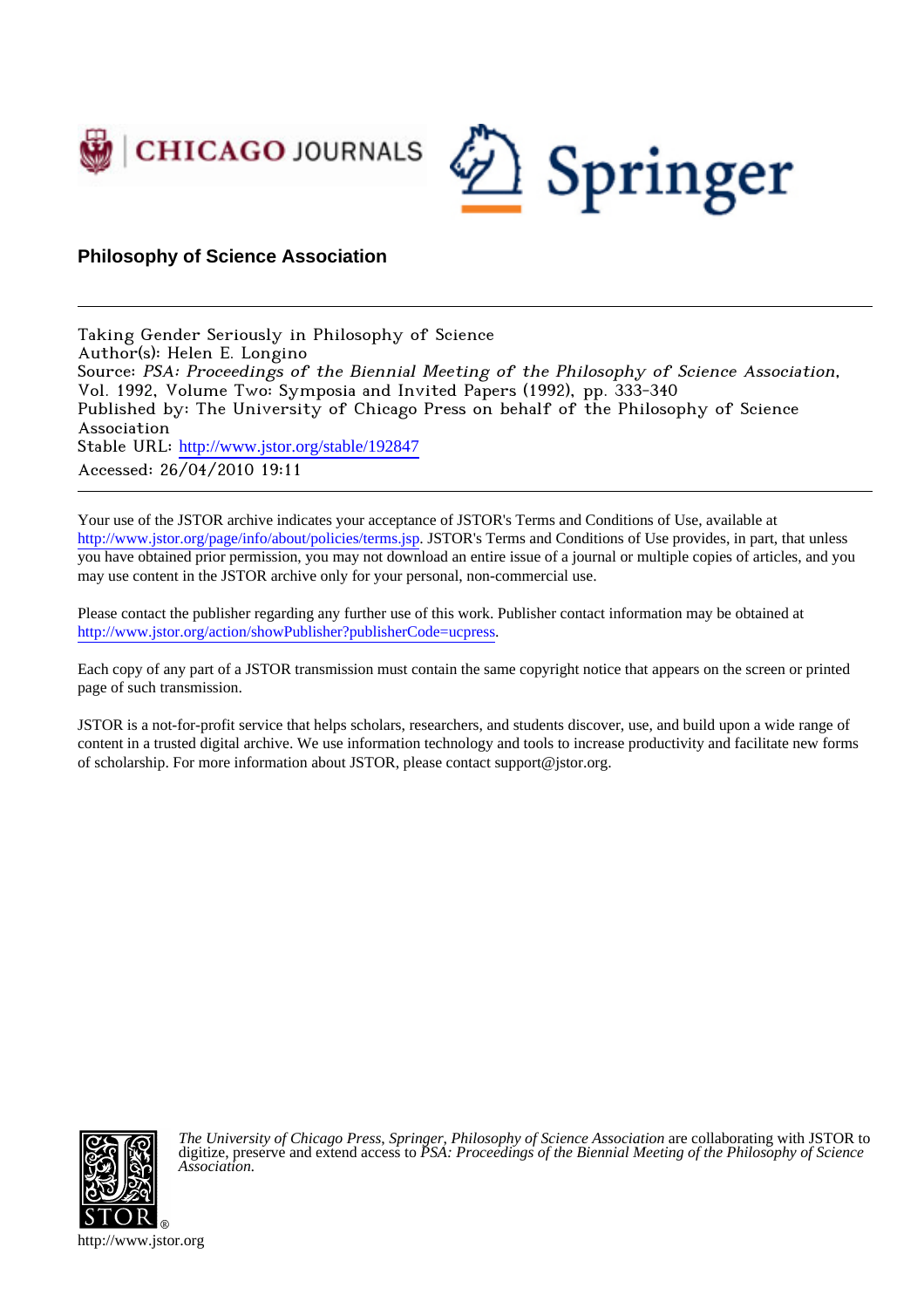## **Taking Gender Seriously in Philosophy of Science**

**Helen E. Longino** 

**Rice University** 

**The invitation to participate in this symposium was accompanied by a proposal in**dicating that the symposium topic was "Can we do philosophy of science without taking into account the gender, race, and class of scientists?" My own views on the rela**tion of gender, race, class, and science contain an answer to this question, but in the main they run slightly aslant of it. Since my previous work bringing together philosophy of science and questions of gender has consisted in using philosophy to illuminate the role gender and associated ideologies play in certain selected research programs, I took the question as a challenge to articulate a closer relation between gender questions and the philosophy of science or-better-between gender questions and my own approach to the philosophy of science.** 

**Let me make two preliminary remarks. First of all, I think of gender, race and class as features of social structure first and as characteristics of individuals only secondarily. That is, individuals in a given context are of a gender, race, or class because those are significant elements in that context, and not vice versa. So, race, class, and gender as structural features of scientific communities are of at least as great an interest as the race, class, and gender of scientists. Because the claims of feminist and other critics of science are often interpreted as claims about the individual members of scientific communities, it is worth, I think, emphasizing the point.** 

**Secondly, there is another element of this brew as relevant as these social markers and that is political-intellectual orientation to them. Back in the heady days of late sixties and early seventies radical politics, I and my fellow middle class members of left-wing political organizations used to emphasize the distinction between class position and class stand. We could not escape our middle-class origins, nor were we ready, nor did it seem appropriate, to abandon our then prospective or fledgling middle class professions. The concept of class stand, however, enabled us to see that we could argue for and take actions which either benefitted others at the expense of our socio-economic class or whose ultimate aim was the abolition of the class distinctions in which we were enmeshed and by which we had been shaped. Nothing is ever so simple, and in retrospect, there was probably a certain amount of self-delusion abroad amongst us. But the distinction is important and one often lost sight of in discussions of the role of gender and race, and of the role of majority women and minority men and women in the sciences. While gender and race have a lot to do with the experi-**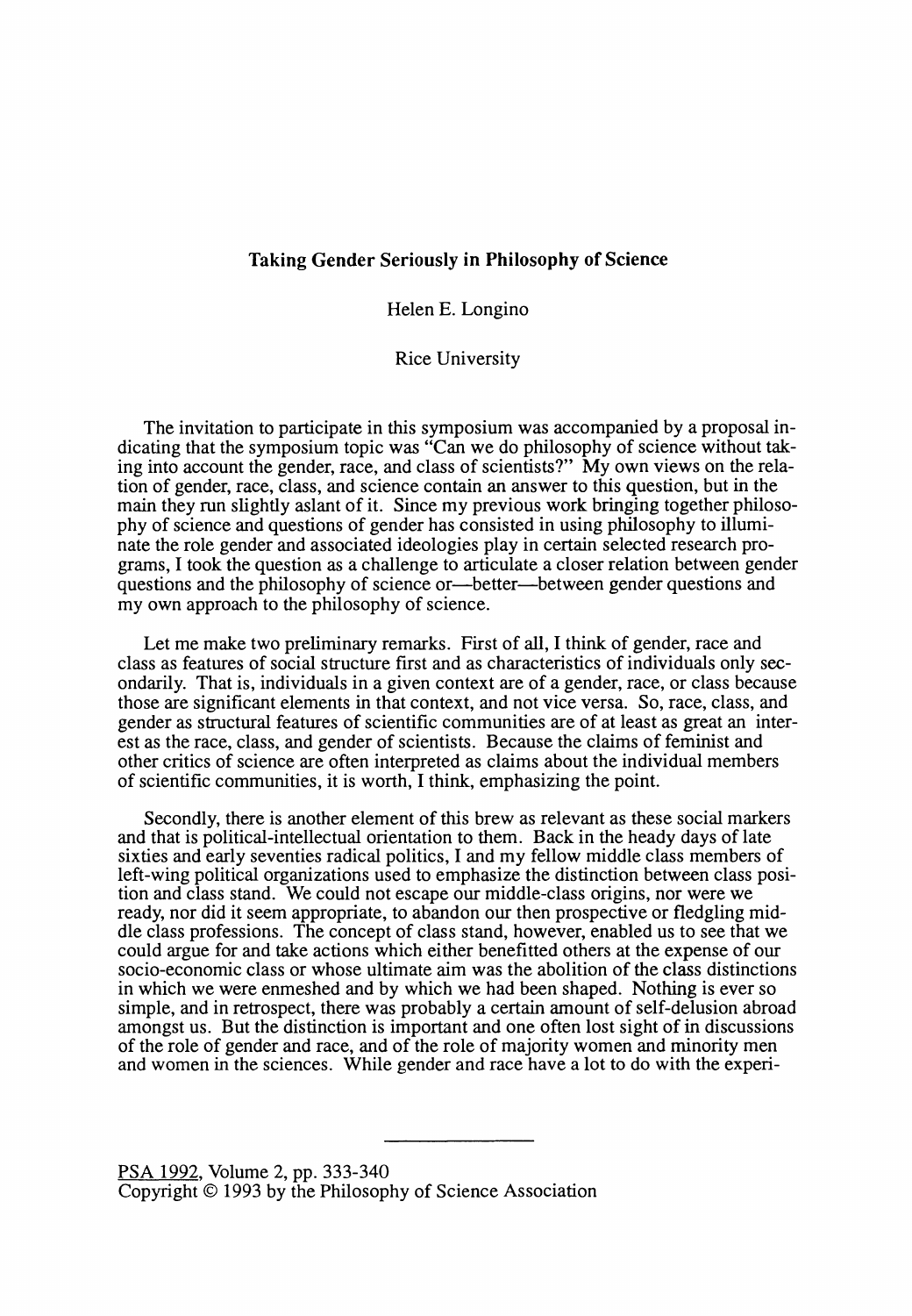**ence of aspiring and actual scientists, while they have much to do with the content of the sciences, and while who does science matters, these do not collapse into the same issue. In one of the areas of research that has drawn the sharpest feminist criticism-behavioral neuroendocrinology-many of the researchers are women. Gender as a property of individuals has almost no explanatory role here, although gender as a social gradient of power has a strong explanatory role. The question I want to raise, then, in addition to the question posed to the symposiasts, is the following: What would a philosophy of science that is sensitive to gender, race, and class as features of social structure look like-what would its questions be? what would make it philosophy rather than sociology or anthropology or history?** 

**To the first question, then: can we do philosophy of science without taking into account the gender, race, and class of scientists? I've argued for a view I call contextual empiricism (Longino 1990). While experience (experiment, observation) constitutes the least defeasible legitimator of knowledge claims in the sciences, the evidential relevance of particular elements of experience to hypotheses is mediated by background assumptions operating at many levels. What controls the role of background assumptions is interaction among scientists, interaction consisting in criticism of assumptions involved in observation, of assumptions involved in reasoning, of assumptions involved in thinking a given hypothesis plausible, of assumptions involved in the application of particular methods to the solution of particular problems. To be successful in uncovering such assumptions, criticism must proceed from a variety of points of view, ideally as many as are available.** 

**This account, I maintain, has at least two consequences. 1) It allows us to see that the same process accounts for both the suppression and the expression of social values, interests and ideology in the sciences. Idiosyncratic values are suppressed, while values held by all members are invisible (as values, interests, or ideology). These are, therefore, not available for control by discursive interactions. 2) It identifies the producer of knowledge, the knower, as the community rather than the individual scientist. This means that certain features of community structure are important to the knowledge productive capacity of a community. I've discussed four such features. There must be** 

- **a) avenues for the expression and diffusion of criticism;**
- **b) uptake of, or response to, criticism;**
- **c) public standards by reference to which theories, etc. are assessed.**
- **d) equality of intellectual authority.**

**This fourth feature provides the answer to the symposium question. The degree to which all four features are exemplified in a given scientific community is a measure of its objectivity, or to use another, less burdened term, its epistemic reliability. Members of a community will assess a theory or hypothesis in relation to the standards operative in that community. Outsiders will assess a theory or hypothesis advanced and supported by a given community in relation to its and their own standards and in reference to the exemplification of the four components of knowledge productive capacity. (Since individuals are members of different communities, any given individual can, of course, act as both insider and outsider with respect to any given community; these boundaries are porous even though policed in various ways; and the distinction between insider and outsider is as much a matter of rhetorical positioning as of training and successful apprenticeship.) Given all this, it follows from the fourth component that gender matters, as do race and class. That a scientific community consists entirely or primarily of** 

**334**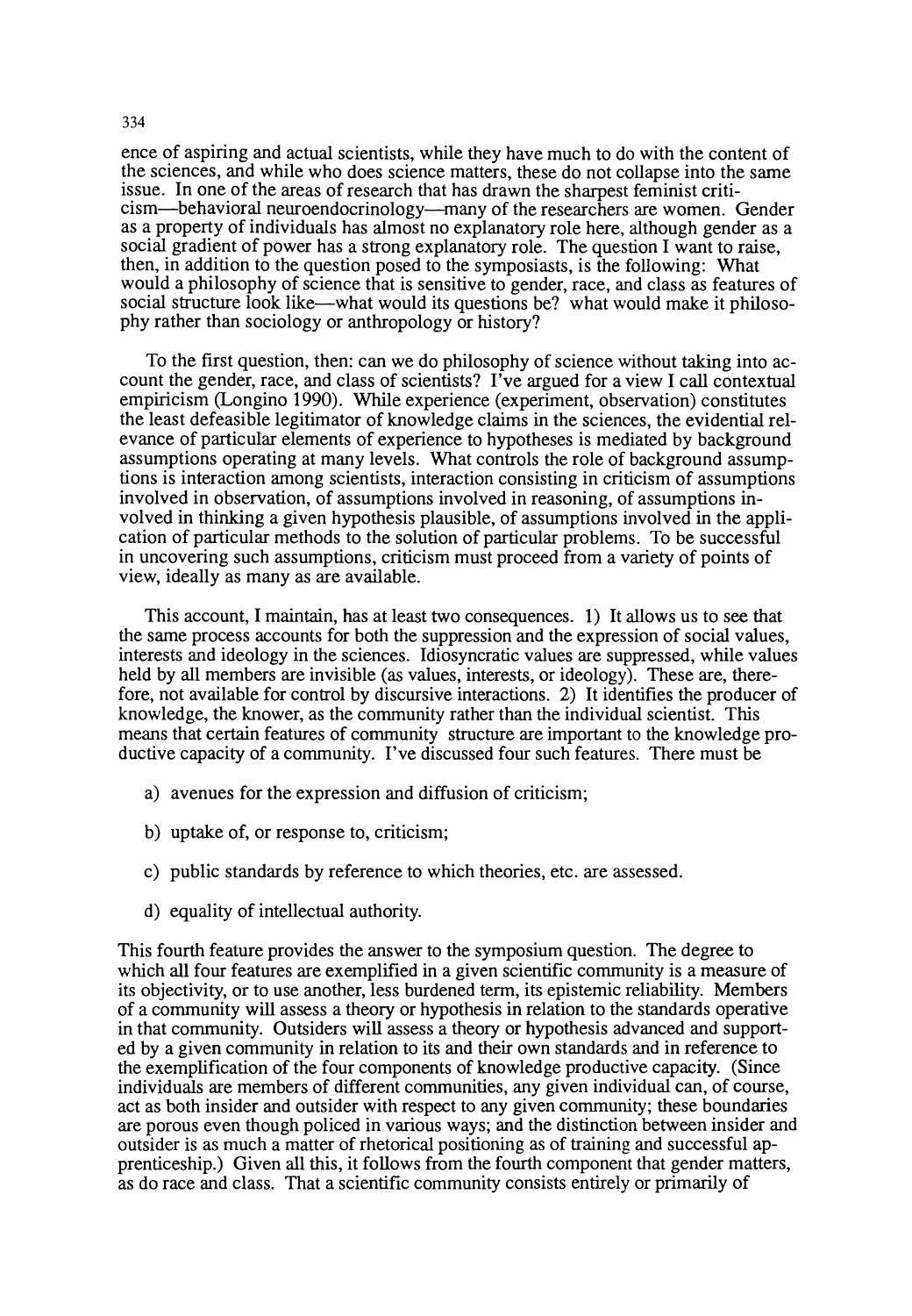**members of one or the other sex, race, or social class, is prima facie evidence of its failure to extend equality of intellectual authority to all potentially qualified members. So, gender, race and class structure are features of a scientific community that must be taken into account when assessing its epistemic reliability.** 

**Perhaps an acceptance of this condition accounts for the attempts to naturalize alleged cognitive inferiorities of Euro-American women, dark-skinned people in Africa, Asia, and the Americas, and members of the working class. For, could it be shown that such individuals were constitutionally less capable, or incapable, of producing knowledge, their absence from knowledge productive communities might not constitute a violation of condition four. This is why the demonstrations that the research attempting to show the biological basis of alleged cognitive deficits fails to meet standards of empirical adequacy are philosophically interesting. They reveal a community simultaneously restricting participation and legitimating its exclusionary practices in such a way as to disarm in advance criticism of that rationale.** 

**What can we say about the epistemic reliability in general of such a community? That is, what can we say not just about the reliability of research to disqualify participation by certain groups, but about all the work done by a community self-constructed in this way? Such questioning lies behind the rejection of science and of rationality by many feminists. Seen in this way this rejection appears not as simple luddism, but as an understandable response to a self-undermining project. Those of us who take a different course, who do not reject science out of hand, must insist on a distinction between scientific inquiry as a human project and its pursuit by historically and geographically situated communities. But it is a philosophical problem to articulate what science might be in a way that avoids both collapsing it into its inflected instantiation in a particular community and fleeing toward the discredited transcendentalism and universalism of one of those communities. It is a scientific project to discredit the naturalizing research, and it is a historical, sociological and anthropological project to reveal the gendered, class and racial structure of given scientific communities. The associated philosophical projects (no matter who does them) include both 1) thinking about the epistemological legitimacy of a systematically exclusionary scientific community and 2) articulating a conception of scientific inquiry and of knowledge that can survive those investigations and that can warrant the allegiance of those who have hitherto been excluded from or marginalized in its pursuit.** 

**There is other work for gender and race sensitive philosophy of science. I'm going here to focus on gender sensitivity and on ideas related to my third criterion. That condition requires public standards by reference to which hypotheses, data, assumptions, and practices are assessed. Here, gender, race, and class recede and politicalfintellectual orientation to their roles in structuring society becomes more salient. In claiming that public standards are required for a knowledge productive community, I am not claiming that there is a single set of standards that characterizes all scientific communities. I'm claiming instead that there is a pool of**  standards—cognitive, substantive, and practical—that communities draw on in regu**lating themselves. Criticism and endorsement, as well as the proffering of alternate explanatory models, are made germane to a given community by appeal to some one or more of the standards it recognizes. Different, but overlapping, sets from this pool characterize different communities. One project, therefore, is the identification and articulation of those standards or values that might characterize a gender sensitive or feminist knowledge productive community.** 

**Under sway of an ideal of unified science, this might seem like a universalist or absolutist undertaking, i.e. an attempt to characterize in some absolute way the sci-**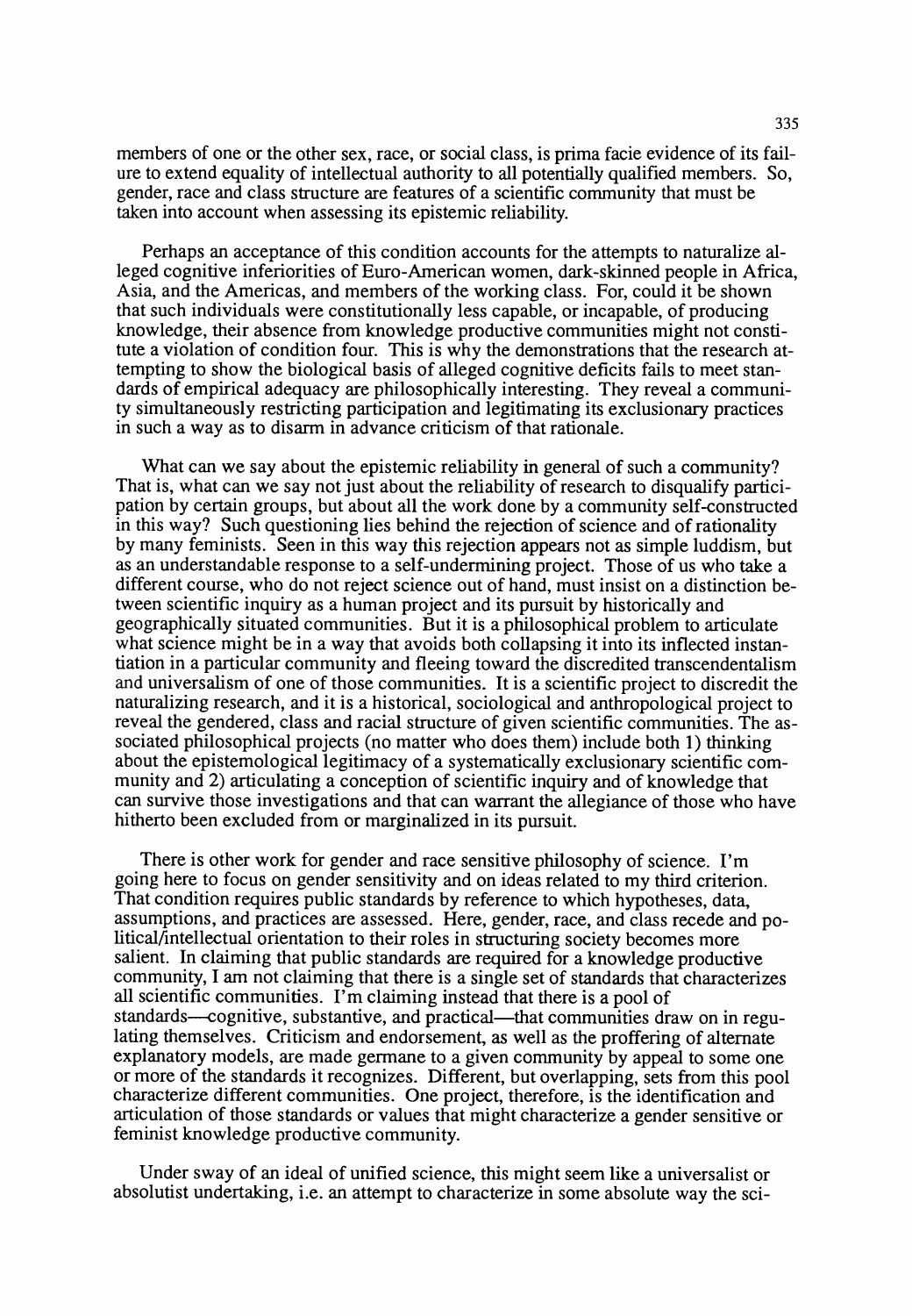**ences that will replace contemporary sciences. Not so. At least, not necessarily so. One activity of philosophers of science is to study the cognitive goals of given scientific communities, to ask what is required for their attainment, to ask what goals are implied by the activities of those communities, to ask about the character and attainability of those goals. In the work of feminist scientists and philosophers, historians and critical sociologists and anthropologists of science we can discern a number of values endorsed as appropriate to such communities, as suited to the attainment of the goals of a knowledge productive community understood as feminist. The role of the philosopher is not to prescribe values and practices from the vantage point of nowhere, but to inquire into the conceptual relations among the various values put forward, their grounds and coherence. In so doing the philosopher becomes a participant in a community dialogue from which will emerge sets of standards by reference to which feminist scientists will engage in the discursive interactions constitutive of a knowledge productive community. Such a community is to be evaluated as much as any other by reference to the standards of epistemic reliability. Its standards, as much as its hypotheses, theories, assumptions, data, and methods, require criticism from a variety of points of view. They must then be understood not as guarantors of truth but as provisional criteria of adequacy for the community which has endorsed them.** 

**What might these standards be? At least six standards or virtues have been proposed, explicitly or implicitly, in the literature on feminism and science. They are either used to validate or criticize hypotheses and models or proposed as desirable new standards to replace or supplement mainstream standards. Some are shared with nonfeminist communities, others are not. The list of six I propose to discuss should be understood as a sample, rather than as a definitive set. Nevertheless, I believe it has features that would characterize any such list. In particular, I think any list will contain, as this one does, formal, substantive, and social or practical elements. The virtues and their sources are as follows.** 

**1) Empirical Adequacy. A good deal of feminist effort has, as I indicated above, gone into discrediting research programs that purport to show a biological etiology for differences ascribed on the basis of sex. The (feminist) scientists involved in this effort-Ruth Bleier, Anne Fausto Sterling, Richard Lewontin, Ruth Doell-have concentrated on showing that such research fails minimal standards of empirical adequacy, either through faulty research design or improper statistical methodology. The standard of empirical adequacy is one shared with race and class sensitive research communities as well as with most mainstream communities. Empirical adequacy is not a sufficient criterion of theory and hypothesis choice. So, other values come into play in theory, hypothesis, and model assessment.** 

**2) Novelty. Several thinkers have endorsed the novelty of a model or theory as a value. Sandra Harding seems to have done so in her earlier book (1986), when she calls both for "successor science" and for "deconstructing the assumptions upon which are grounded anything that resembles the science we know." Donna Haraway's (1989, 1992) invocations of the visions of certain science fiction writers can also be seen as an appeal for or endorsement of a departure from familiar views, for the sake of a new framework (or new frameworks). Nothing less, she suggests, will be appropriate for the new circumstances of 21st century life. Treating novelty as a virtue reflects a doubt that mainstream theoretical frameworks are adequate to the problems confronting us, as well as a suspicion of frameworks developed in the exclusionary context of modem European and American science. It may be that this criterion is appropriate only so long as feminism has oppositional status. I'm not sure about this, partly because I'm not sure that feminism has any status apart from an oppositional one.**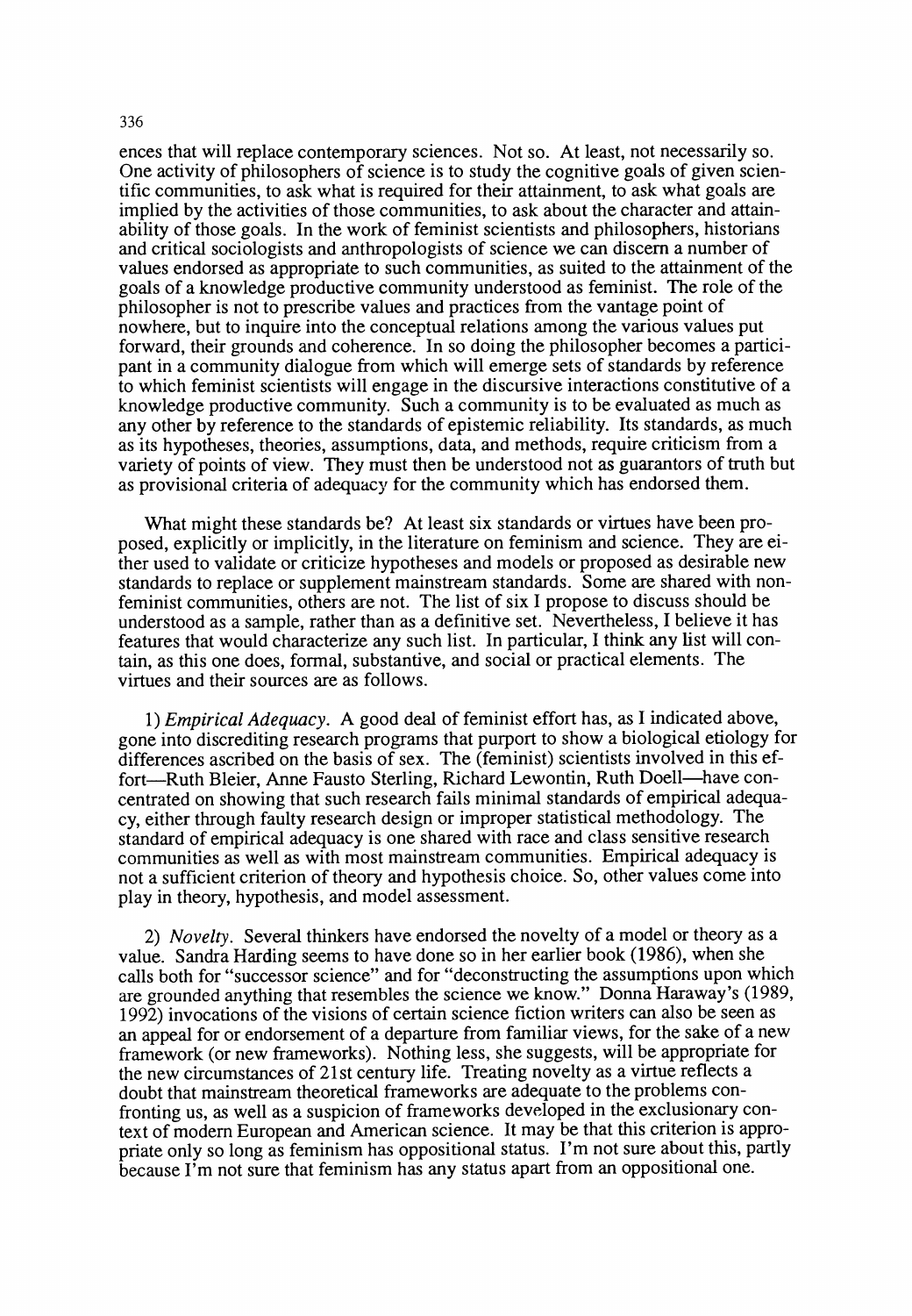**3) Ontological heterogeneity. This criterion is drawn from two quite different sorts of discussion in the feminist literature on the sciences. Feminists writing about biology have urged that we take account of individual difference among the individuals and samples that constitute the objects of study. Barbara McClintock's attention to the individual kernels of a cob of corn (which helped her to recognize an underlying pattern of mutability) has been taken as a paradigm of what a feminist attitude to nature ought to be (Bleier 1984). Primatologist Jeanne Altmann has insisted on methods of observation that descriptively preserve the differences among the primates and groups of primates that she studies (Altmann 1974, Haraway 1989). Other feminists in science as well have rejected ontological homogeneity and have taken heterogeneity as a value. I think this is connected to the second discussion I draw on here: the rejection of theories of inferiority. Theories of inferiority are supported in part by an intolerance of heterogeneity. Difference must be ordered, one type chosen as the standard, and all others seen as failed or incomplete versions. Theories of inferiority which take the white middle class male (or the free male citizen) as the standard grant ontological priority to that type. Difference is then treated as a departure from, a failure to fully meet, the standard, rather than simply difference. Ontological heterogeneity permits equal standing for different types, and mandates investigation of the details of such difference. Difference is resource, not failure. Nowhere is this more dramatically endorsed than in Donna Haraway's intrepid embrace of artifactualism and of science fiction, which she lauds for their diffractive possibilities, their rejection of purity, or ontological homogeneity, and their insistence on the specific and the local in all their heterogeneity.** 

**4) Complexity of Relationship. Many feminist scientists have taken complex interaction as a fundamental principle of explanation. Evelyn Keller's (1983) account of the work of Barbara McClintock and her (1985) defense of an interactionist perspective in Reflections on Gender and Science may provide the best known example, but scientists from icons like Ruth Bleier and Anne Fausto Sterling to much less well known practitioners have eschewed single factor causal models for models that incorporate dynamic interaction, models in which no factor can be described as dominant or controlling and that describe processes in which all active factors influence the others. This perspective has been employed in areas ranging from neuroscience to cell biochemistry by scientists self-consciously practicing science as feminists.** 

**5) Applicability to Current Human Needs. Many, but not all feminists in the sciences have stressed the potential role of scientific understanding in improving the material conditions of human life, or alleviating some of its misery. (Rosser 1987) Scientific inquiry directed at reducing hunger (by improving techniques of sustainable agriculture, soil preservation, etc.), promoting health, assisting the infirm, protecting or reversing the destruction of the environment, is valued over knowledge pursued either for political domination, i.e., science for "defense", or for knowledge's sake. As expressed in feminist contexts, this is not just a call for more applied science, but for research that can be directed towards meeting the human and social needs traditionally ministered to by women. This virtue is endorsed in conjunction with the final one I will mention.** 

**6) Diffusion of Power. This criterion is the practical version of the fourth criterion, the one favoring models that incorporate interactive rather than dominant-subordinate relationships in explanatory models. This one gives preference to research programs that do not require arcane expertise, expensive equipment, or that otherwise limit access to utilization and participation. This feature has emerged as a value in a number of different contexts. Feminists in engineering and economics have condemned the requirement of mathematical achievement far beyond what is required for successfully engaging in these fields. Other feminists, such as Hilary Rose (1983)**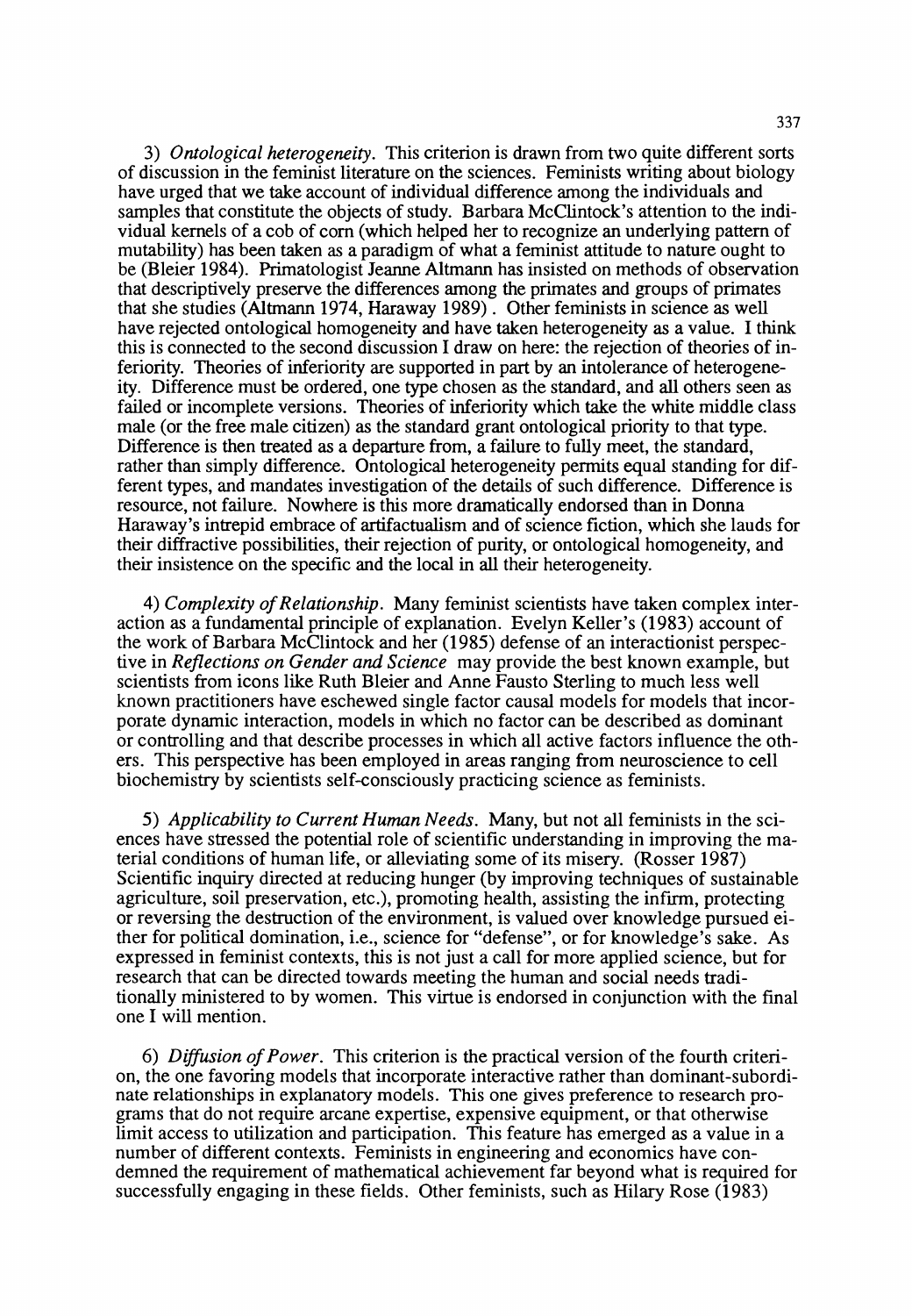**and Ruth Ginzberg, have urged a revamping of traditional distinctions to include widely distributed practices such as midwifery as scientific practices. They urge that such practices be used as models for feminist science practice. Feminist health professionals urge a preference for medical practices and procedures that empower the individual woman either to make decisions about her health or to retain control over her own body. And ecofeminists and feminists in developing regions urge the development of technologies that are accessible and locally implementable. Some implementations of computer technology are valued for their ability to connect different but highly specific sites in widely spread, potentially global communication networks. Other implementations, for example, the centralization of power made possible by computer monitoring of job performance and other functions are more problematic from the perspective of this standard. Diffusion or decentralization of power interprets the above cited elements of the applicability criterion as knowledge of soil conservation, intensive small scale sustainable agriculture, promoting health by preventive measures such as improved hygiene rather than high-tech interventive measures available only to the few, protection of the environment by conservation and widely dispersed renewable energy technologies.** 

**As I indicated above, this list is only a sample, even a ragbag. It is enough to indicate where further work lies. One philosophical task consists in more of the same, i.e. reviewing the literature (and conversation) on feminism and science and on gender and science for other standards or values both explicit and implicit. A further task involves thinking about the interrelation of the standards discovered: Do they require further interpretation? Are some components of others? Is this provisional distinction into formal, substantive, and practical useful or obfuscatory? Are there more than one set? If so, what are the relations between them? Do the values and standards proposed do the job they are required to do, are they sufficient for the accomplishment of recognized feminist goals with respect to the sciences? Are there additional constraints on scientific practice that bear articulation? How do they get exemplified in particular research programs? How do they get implemented in the laboratory? In the discursive interactions among scientists thinking of themselves as feminists? What relation do they bear to virtues, goals, and standards advanced in other oppositional scientific communities? Each of these questions can generate significant research that not only makes philosophical sense of the notions of feminist and/or oppositional science, but that also deepens our understanding of mainstream science. Such research will also help to give content to the pluralist conception of scientific inquiry.** 

**My own view is that whatever lists of standards are drawn up will be subject to the same sorts of limitations articulated by Thomas Kuhn (1977) for the values he claimed to be involved in theory choice, i.e. requiring further interpretation to be applied in a given research context, not simultaneously satisfiable, not subject to hierarchical ordering or algorithmic application. But these points remain to be demonstrated about the alternative list (or its cognates). All this requires cooperation between feminist philosophers, or philosophically-minded feminists, and feminist scientists. I think, however, that we are at the stage when we can just proceed with the project, rather than having to defend it. Indeed some, including Alison Wylie, the chair of this session, are doing just that.** 

**This approach does not require ideological purity or (in spite of the criterion of novelty) the invention from whole cloth of a new science. If we take anything from Haraway's work it ought to be the fragility of boundaries, particularly of the distinctions we use to define ourselves. Instead of demanding or pretending reinvention, we should acknowledge our relation and indebtedness to that from which we differentiate ourselves. The articulation of these criteria of adequacy facilitates not so much a new**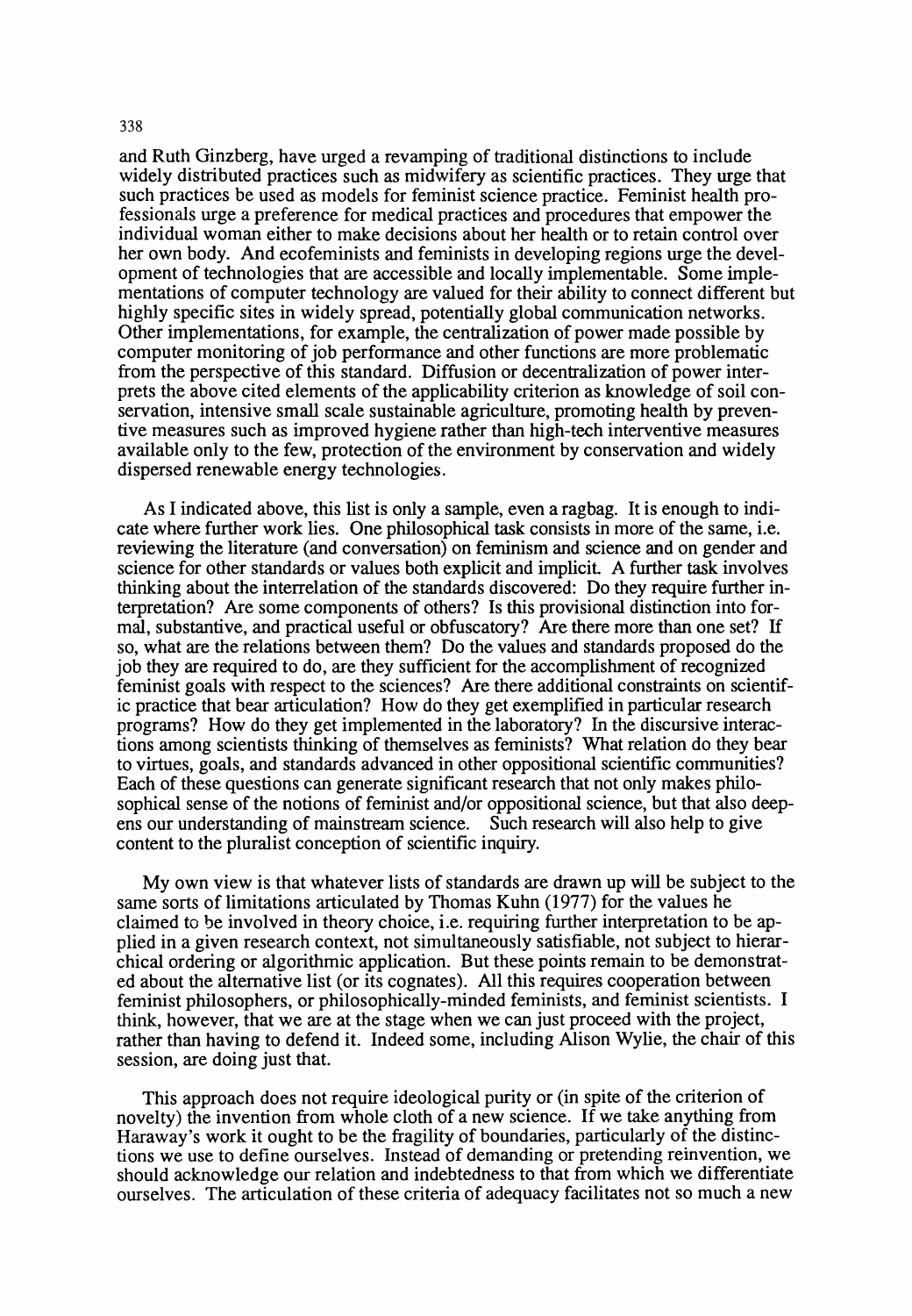**science, but opportunistic appropriation, selection and recombination from existing research programs, as well as the introduction of new values and standards to the study of a given bit of nature.** 

You might well say—what's specifically feminist or gendered about these stan**dards? Empirical adequacy, as observed above, is a staple of most philosophers of science, even if we wouldn't all gloss it in the same way. The advocacy of ontological heterogeneity is a staple of many Marxists; the advocacy of models of genuine interaction a theme of radical environmentalists and ecologists, and so on. This question belongs to a species of question sometimes asked with the subtextual intention of showing the irrelevance of gender or of feminism to science. But I shall take it charitably, as a genuine puzzlement, a puzzlement that I think can be removed by thinking not about the content of the standards, but about their grounds. I do not have the space to discuss the grounds of each of these standards, and will limit myself to the following brief remarks.** 

**One of the interesting features of the particular standards I have articulated is that it is possible to offer various grounds in their support. All have some social theoretical grounds, but also either cognitive, aesthetic, or practical grounds. Take, for example, the criterion of ontological heterogeneity. It has epistemic grounds: a community characterized by diversity is more epistemically reliable. It also has social grounds: explanatory models that preserve ontological heterogeneity may naturalize heterogeneity in the social world, just as models that feature ontological homogeneity naturalize social homogeneity. This means that the standards themselves can't be dichotomized into cognitive or social. Secondly, one of the effects they all have in one way or another is to prevent gender from being disappeared. The disappearing of gender is the erasure from inquiry of a gradient of power that keeps women in a position of subordination. Whatever other grounds can be offered for them, their role in making gender a relevant axis of investigation gives them their status as feminist.** 

**One consequence of identifying those values articulated or implied in feminist contexts and reflecting on their grounds is that we can then turn back to the values traditionally cited as examples of cognitive values and make comparable inquiries into their grounds. This might be an especially interesting exercise for values in apparent opposition to these. We might inquire whether the grounds for endorsing simplicity, for example are parallel to those for endorsing ontological heterogeneity or complexity of interaction. Such inquiry might reveal simplicity to be invested with the social at least as much as with the cognitive.** 

**I've argued (1990) that the ideological dimensions of theories of human evolution or of the role of gonadal hormones in behavior, and in general of any theory accepted, are best revealed through comparison with alternatives. Just so, the ideological dimensions of mainstream standards of theory appraisal may be revealed by comparison with an alternative set.** 

**All of this is programmatic and may well look very different after some sustained investigation. I'm also conscious that an important class of feminist critiques, those that focus on affective dimensions of the practice of science, has not been considered here. But I have shown that there is plenty of work for gender-sensitive philosophy of science. The questions I have listed all seem to me to require standard philosophical activity, especially given the cross-disciplinarity of present philosophy of science, and our interest in criteria and distinctions that map onto scientific practice. What's new is the content introduced by gender-sensitivity. This is only to be expected as philosophy becomes a human rather than parochial endeavor.**